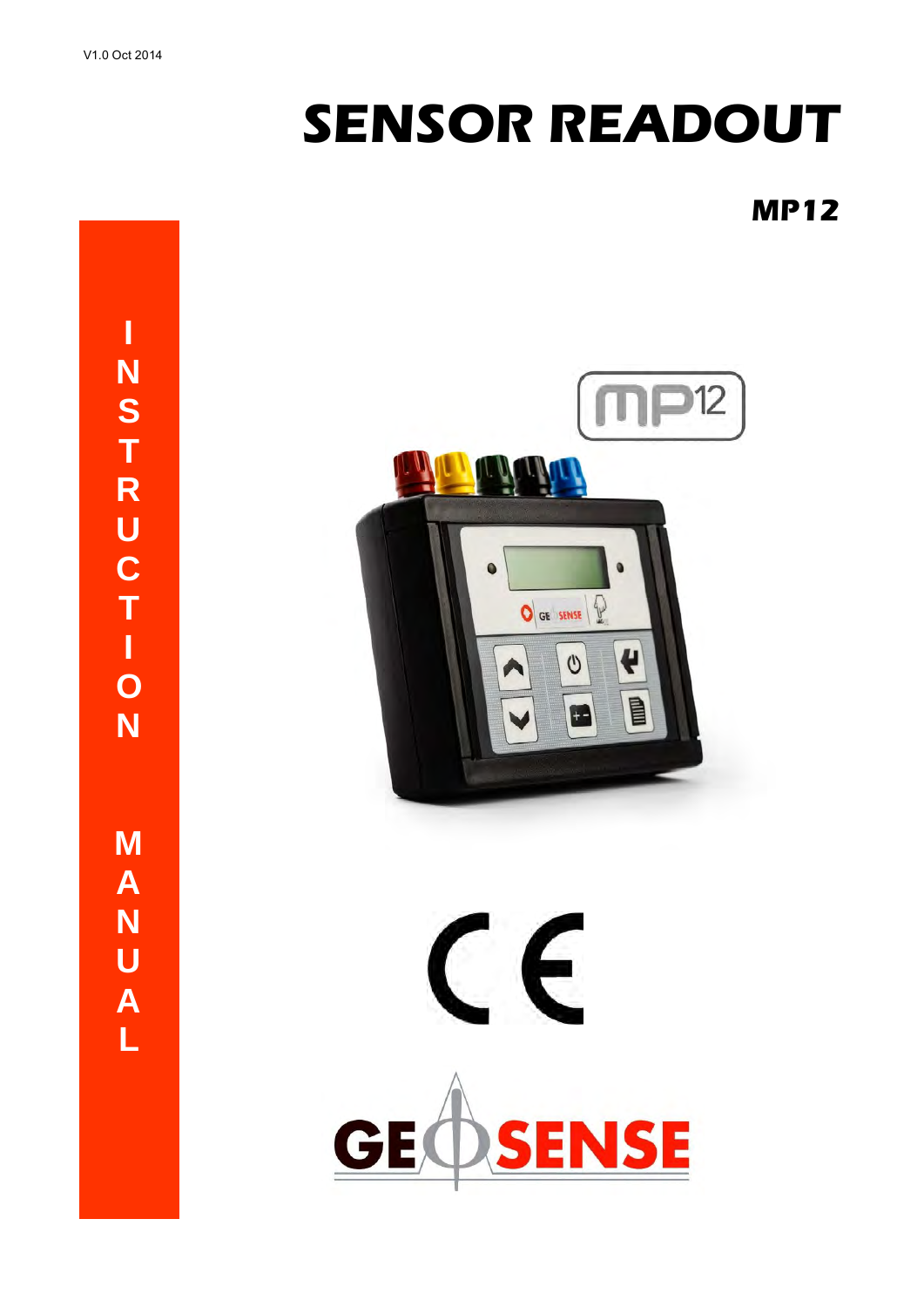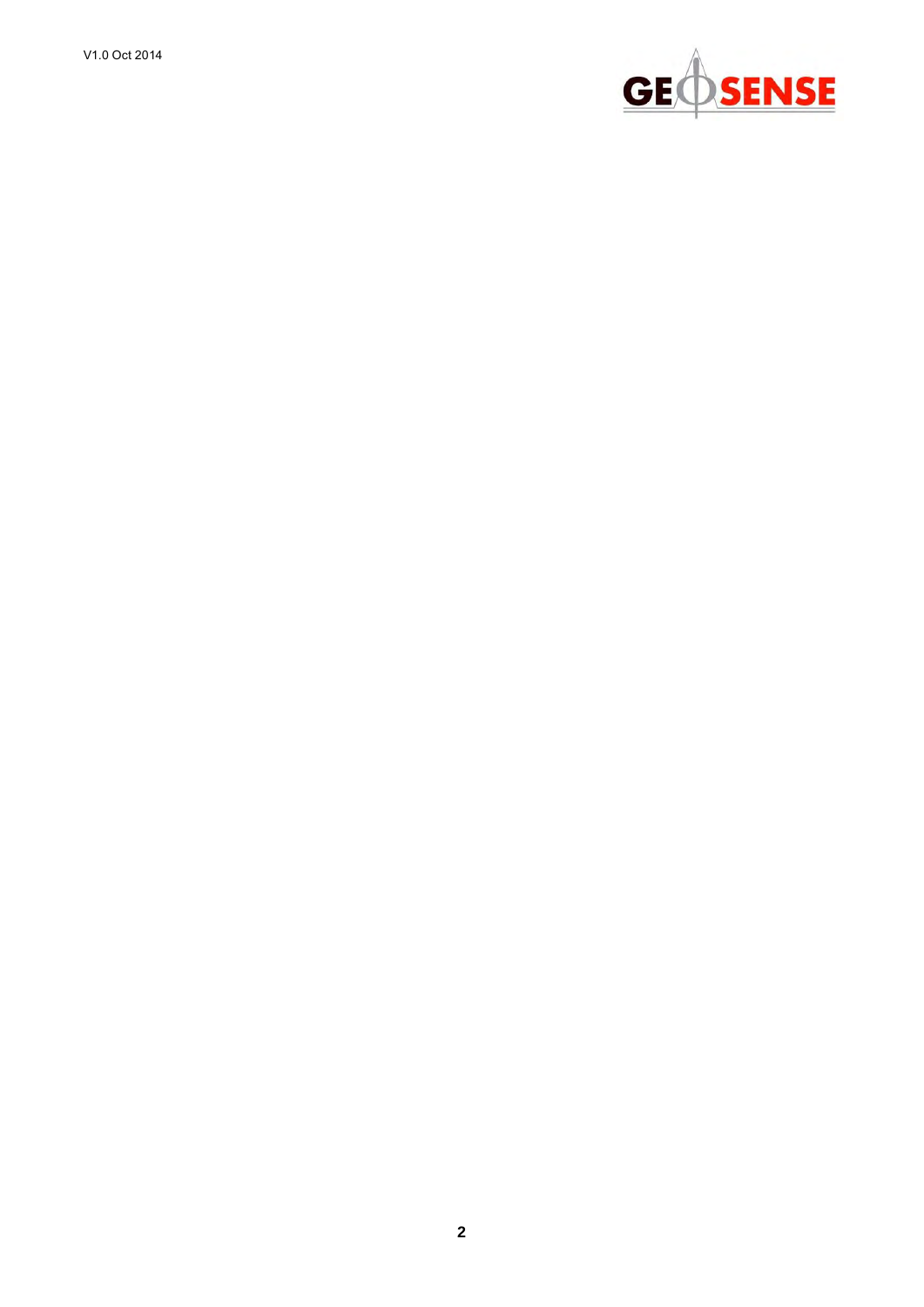

### **CONTENTS**

| 1.0<br>1.1<br>1.2                      | <b>INTRODUCTION</b><br>General description<br>Theory of operation                                                              | Page 4  |
|----------------------------------------|--------------------------------------------------------------------------------------------------------------------------------|---------|
| 2.0                                    | <b>CONFORMITY</b>                                                                                                              | Page 5  |
| 3.0                                    | <b>MARKINGS</b>                                                                                                                | Page 6  |
| 4.0                                    | <b>STORAGE/HANDLING</b>                                                                                                        | Page 6  |
| 5.0<br>5.1<br>5.2<br>5.3<br>5.4<br>5.5 | <b>OPERATION</b><br><b>Keyboard Functions</b><br>Setting readout mode<br>Wiring details<br>Taking readings<br>Checking battery | Page 7  |
| 6.0                                    | <b>MAINTENANCE</b>                                                                                                             | Page 13 |
| 7.0                                    | <b>TROUBLESHOOTING</b>                                                                                                         | Page 13 |
| 8.0                                    | <b>SPECIFICATION</b>                                                                                                           | Page 13 |
| 9.0                                    | <b>SPARE PARTS</b>                                                                                                             | Page 14 |
| 10.0                                   | <b>RETURN OF GOODS</b>                                                                                                         | Page 14 |
| 11.0                                   | <b>LIMITED WARRANTY</b>                                                                                                        | Page 15 |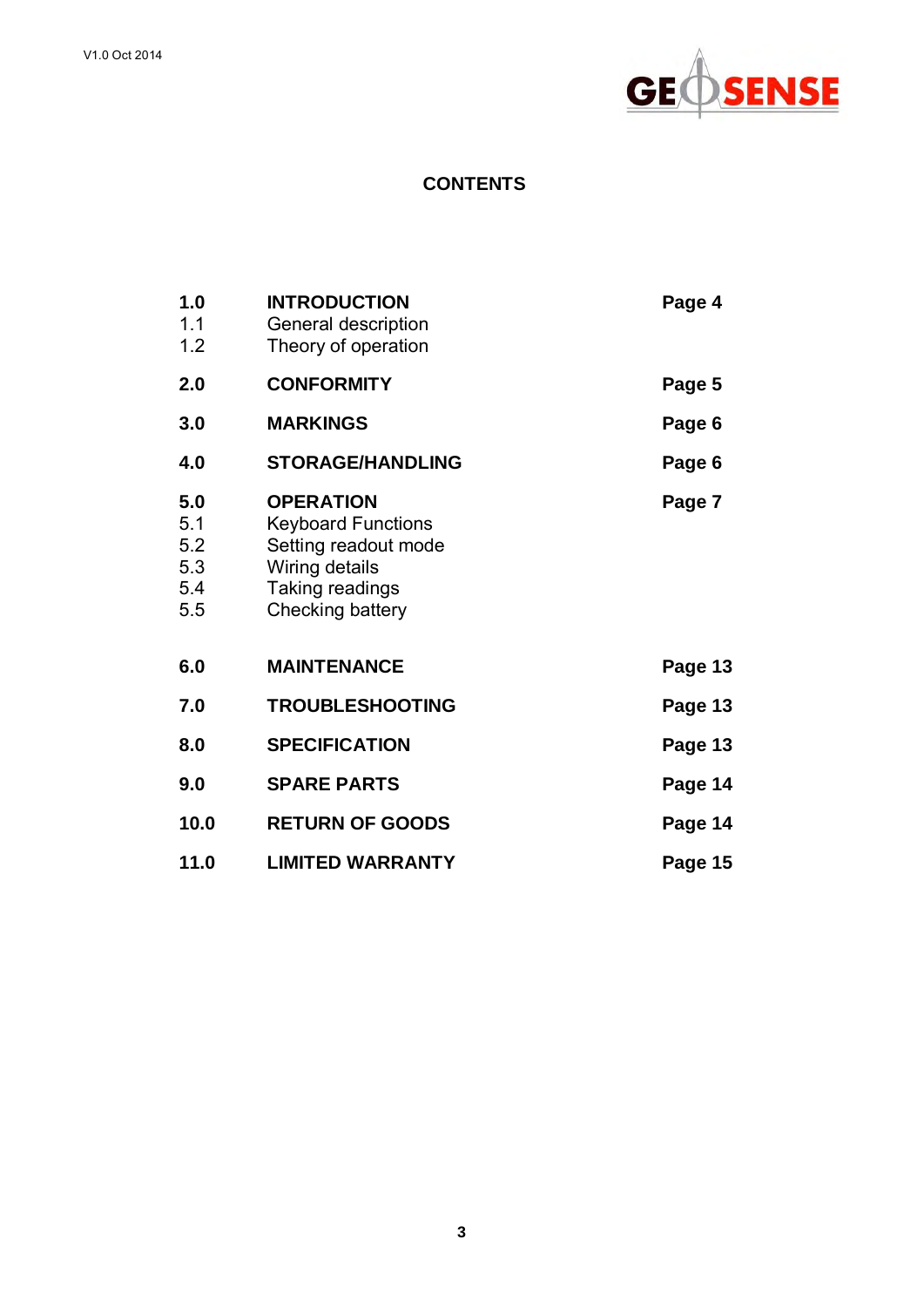

### **1.0 INTRODUCTION**

This manual is intended for all users of the **Geosense® MP12** and provides a guide for its installation, operation and maintenance.



### **It is VITAL that personnel responsible for the installation and use of the MP12 READ and UNDERSTAND the manual, prior to working with the equipment.**



### **1.1 General Description**

The **Geosense® MP12** is a multi-purpose manual readout unit which can be used with all types of electrical outputs including vibrating wire.

Colour coded connections for the different sensor types makes the MP12 easy to use with any type of sensor cable.

The simple display means that you do not have complicated multiple screen menus and can be operated with just six simple buttons.

The **Geosense® MP12** is capable of measuring the following:-

- **Hertz/Digit** (vibrating wire instrumentation such as piezometers, strain gauges, etc.)
- 4-20mA (strain gauge piezometers, tilt meters)
- **Volt** (tilt meters, strain gauges, crack meters)
- mV/V (load cells, Wheatstone bridge instruments)
- **Ohm** (temperature sensors Pt100, Pt1000, NTC)

### **1.2 Theory of Operation**

Instruments are connected to the **Geosense® MP12** multi purpose readout with a connecting cable and the output from the sensor is displayed.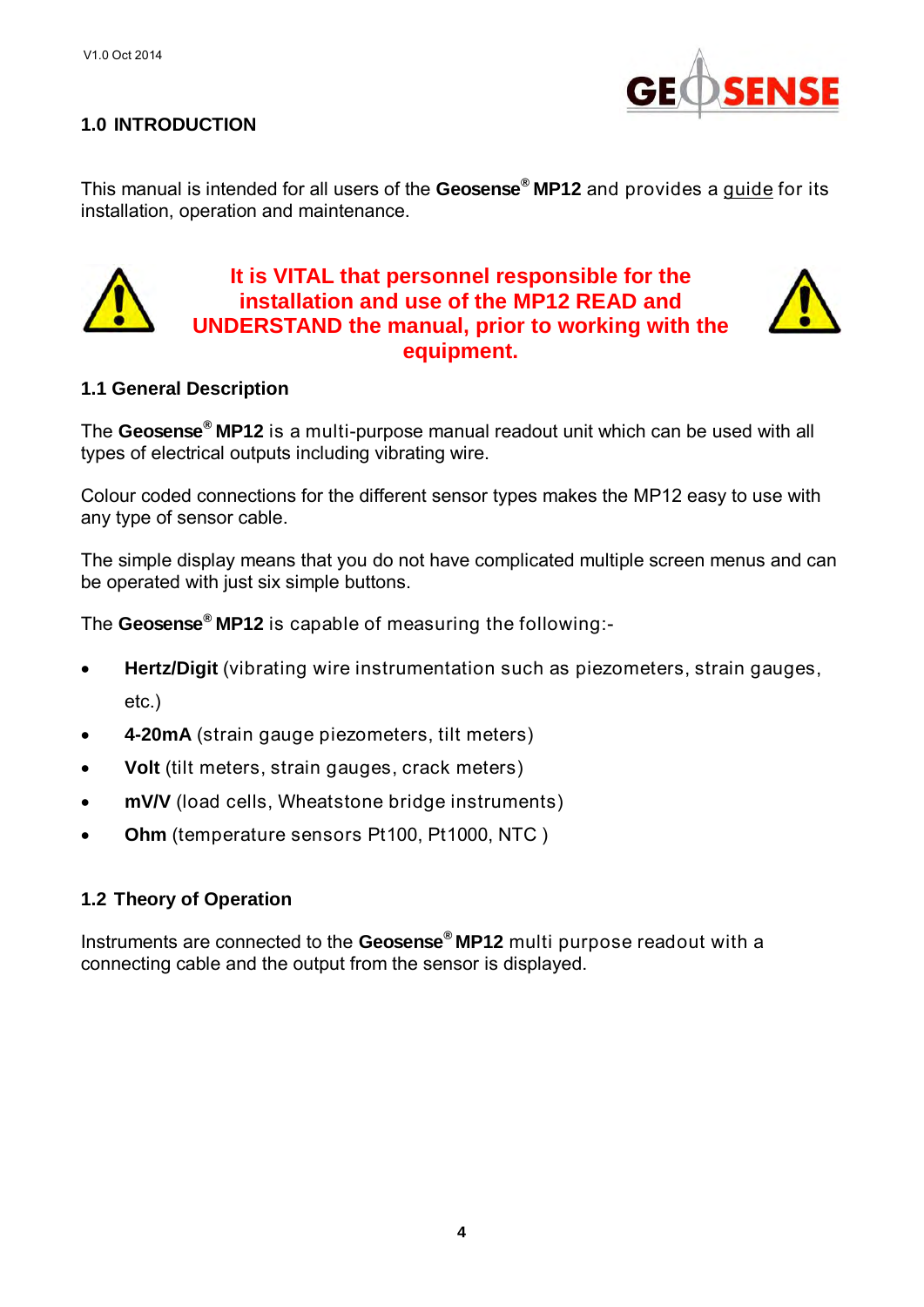

 $\epsilon$ 

### **2.0 CONFORMITY**

#### **Geosense Ltd**

Nova House Rougham Industrial Estate Rougham, Bury St Edmunds Suffolk , IP30 9ND United Kingdom

Tel: +44 (0)1359 270457, Fax: +44 (0)1359 272860 www.geosense.co.uk

## **EC Declaration of Conformity**

We Geosense Ltd at above address declare that the equipment detailed below, complies with the requirements of the following EU Directives:-

- · Low Voltage Directive 2006/95/EC
- · Electromagnetic Compatibility Directive 2004/108/EC
- · Waste electrical and electronic equipment (WEEE) 2012/19/EU
- Restriction on the use of certain Hazardous Substances (RoHS2) 2011/65/EU

**Equipment description: Multipurpose Readout Make/Brand: Geosense Model Numbers: MP12** 

Compliance has been assessed with reference to the following harmonised standard: EN 61326-1:2006 Electrical equipment for measurement, control and laboratory use. EMC requirements. General requirements.

*A technical file for this equipment is retained at the above address.* 

*Marı n Clegg Director*  Rougham, July 2014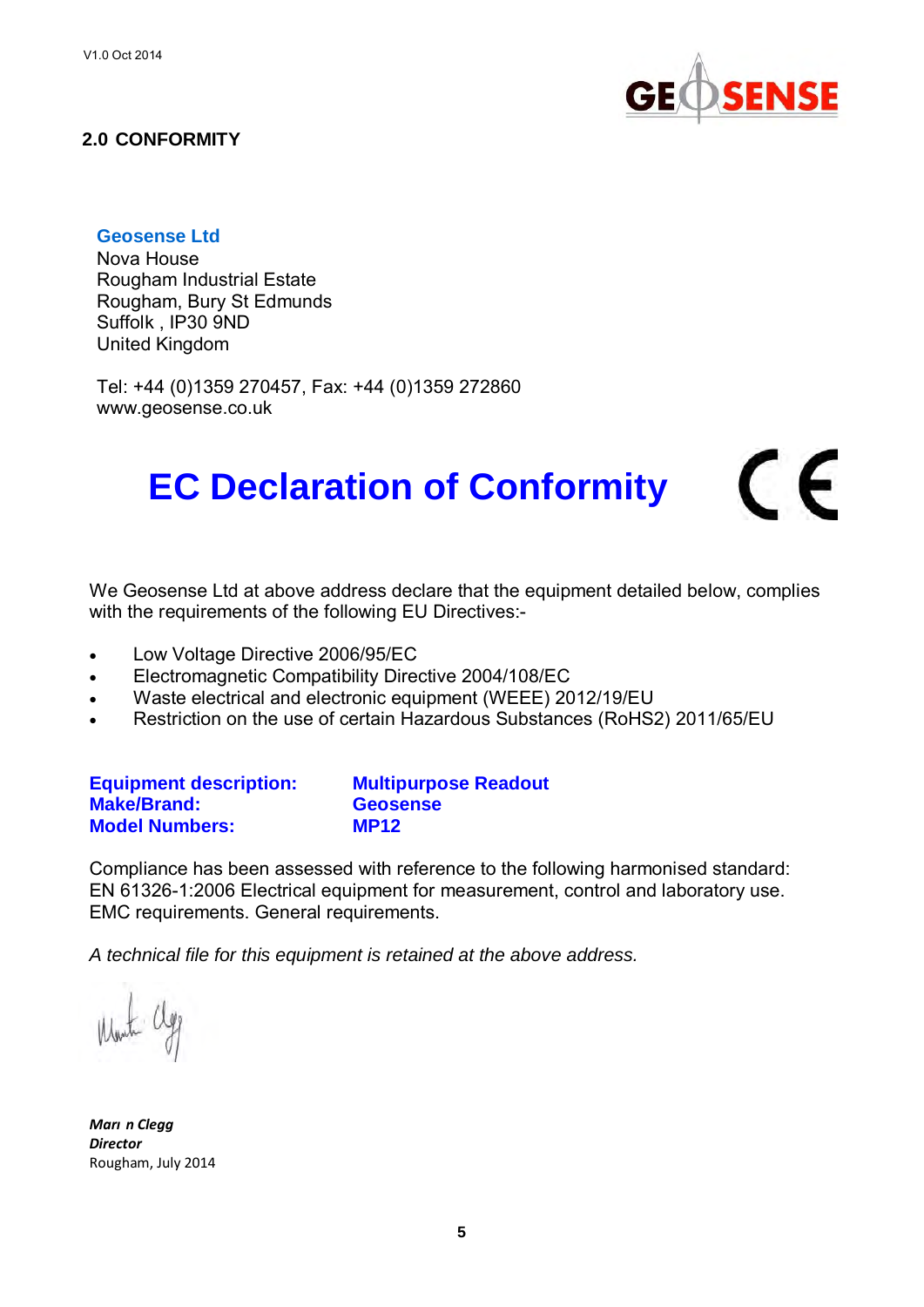

### **3.0 MARKINGS**

| <b>MP-12</b><br><b>TYPE</b><br>5<br>$\bullet$<br>$\bullet$         |  |
|--------------------------------------------------------------------|--|
|                                                                    |  |
| 8<br>Supply: 12V ===<br><b>RANGE</b><br>O GE SENSE                 |  |
| Output: 15V ---<br>00001<br><b>SERIAL NO</b><br>RE<br>U<br>$\circ$ |  |

A **Geosense® MP12 Multipurpose Readout** is labelled with the following information:-

Manufacturers telephone number & website address

Product group: Readout

Product type: Multipurpose

Model: MP12

Input supply: 12 Volts DC (re-chargeable NiCAD battery)

Serial number: 123456

CE mark

WEEE mark

### **4.0 STORAGE/HANDLING**

**Geosense® MP12 Multipurpose Readout** are precision instruments containing sensitive electronics and whilst they are mounted within a water resistant (IP65) enclosure, the internal circuit board can be affected by excessive moisture.

It is also recommended that the unit is kept within the carry case and stored in a dry environment and out of direct sunlight.

Avoid placing heavy weights on top of the carry case as this could damage the unit.

Sensor connection cables should also be kept from being tangled and also any abrasions.

The **Geosense® MP12 Multipurpose Readout** is not shockproof, therefore any sharp impacts may damage the unit, and thus should be avoided.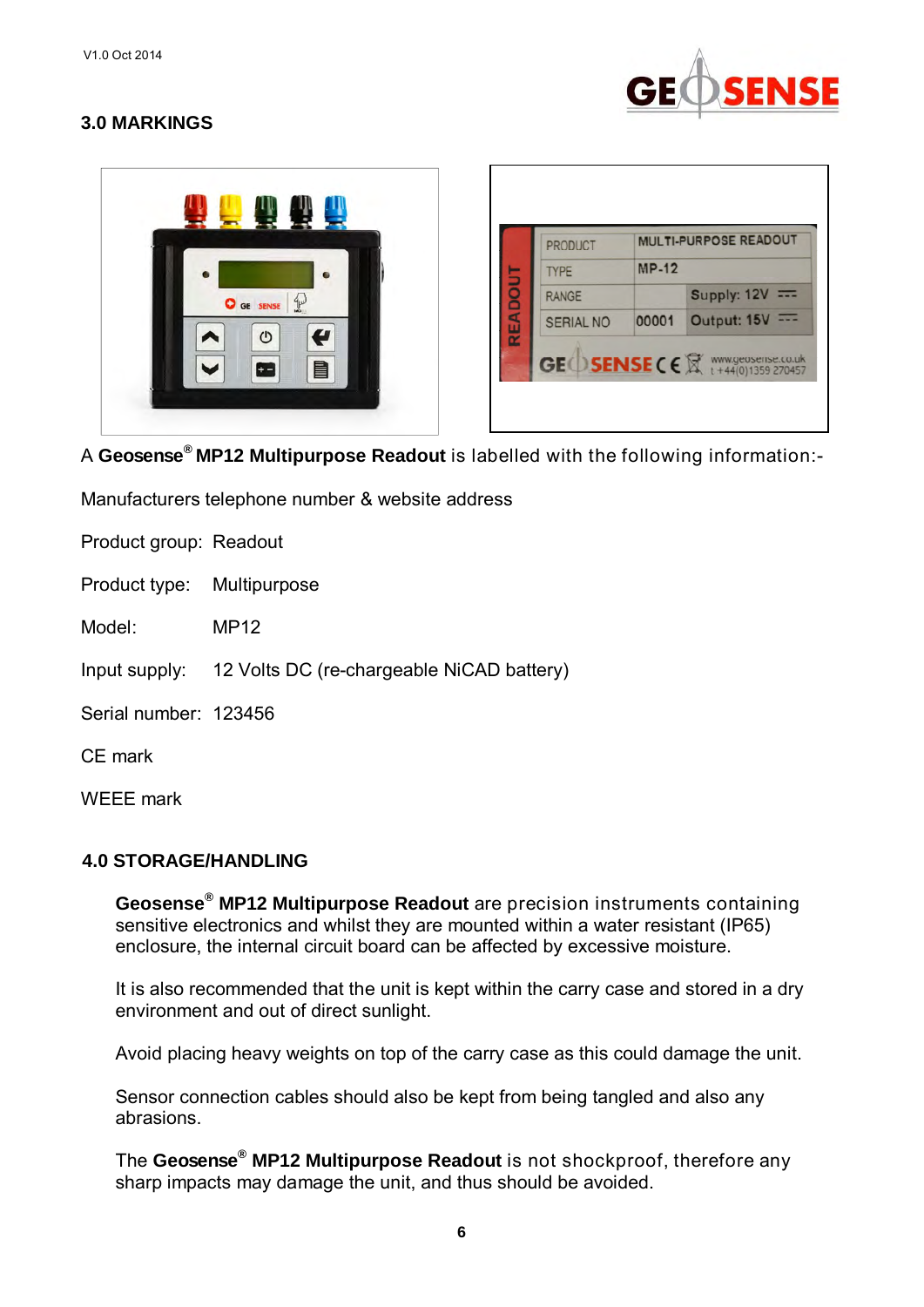

### **5.0 OPERATION**

### **5.1 KEYBOARD FUNCTIONS**





1. Switching on and off. Backlight.



2. Battery Test



3. Enter - Reading



4. Menu



5. UP Arrow



6. DOWN Arrow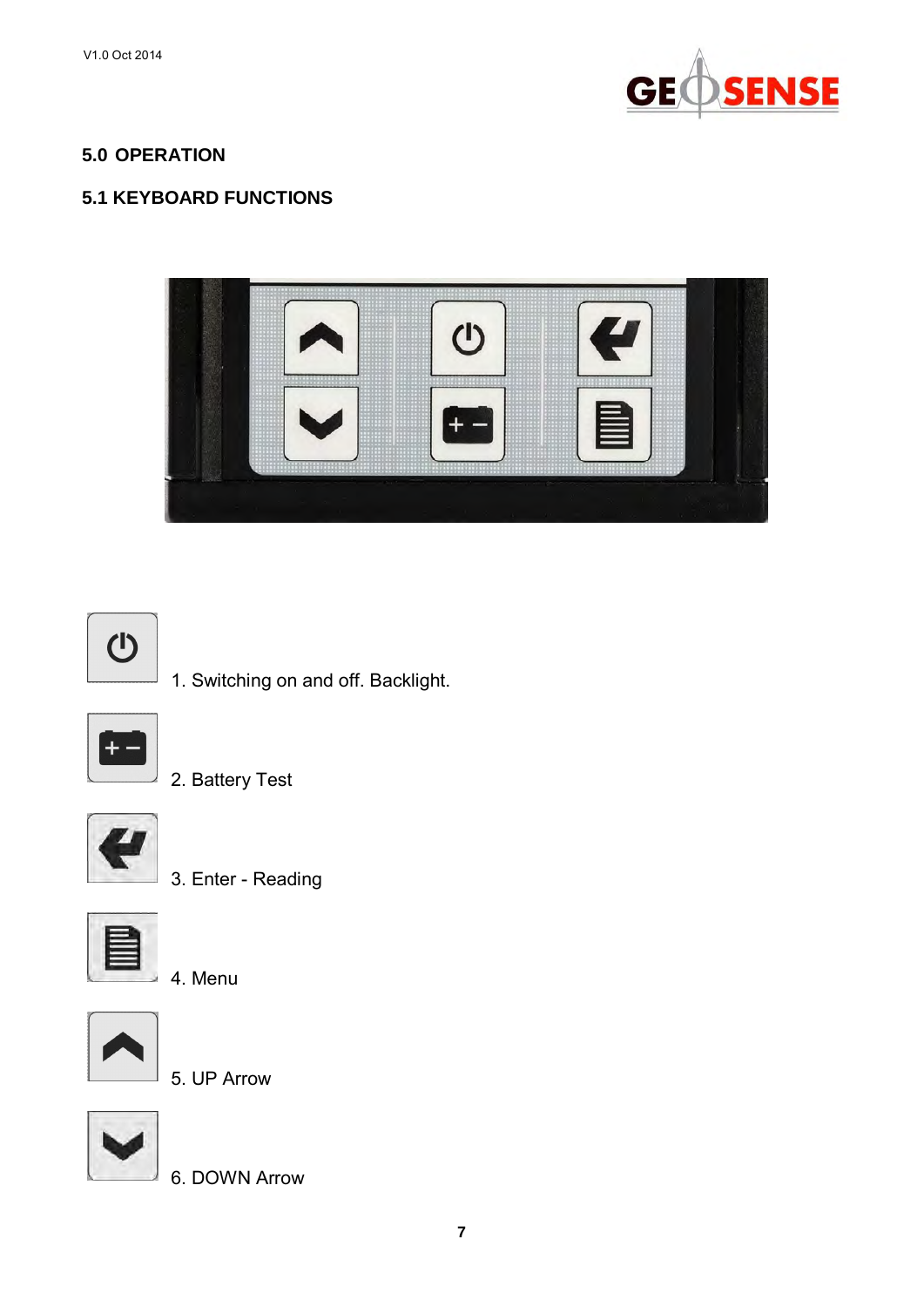

### **5.2 SETTING READOUT MODE**

Press the ON/OFF Key  $\overline{\circ}$  to switch on the device.

Press and hold the key for several seconds to switch it off.

The readout unit turns off automatically if the button is not pressed for about 5 minutes.

On the top line of the display you will see the last type of reading, used by the operator.



**\*\* please note that a lit green light indicates that the readout is on \*\*** 





If another readout mode is required, press the menu key  $\|\mathbf{r}\|$  to go to the main menu.



Using the arrow keys  $\boxed{\frown}$  &  $\boxed{\smile}$  select either **Electrical** (4/20mA, Voltage, Temperature & mV/V) or **Vibrating wire.** 

Once the desired menu is selected (indicated by the arrow) press the enter button  $\blacktriangleleft$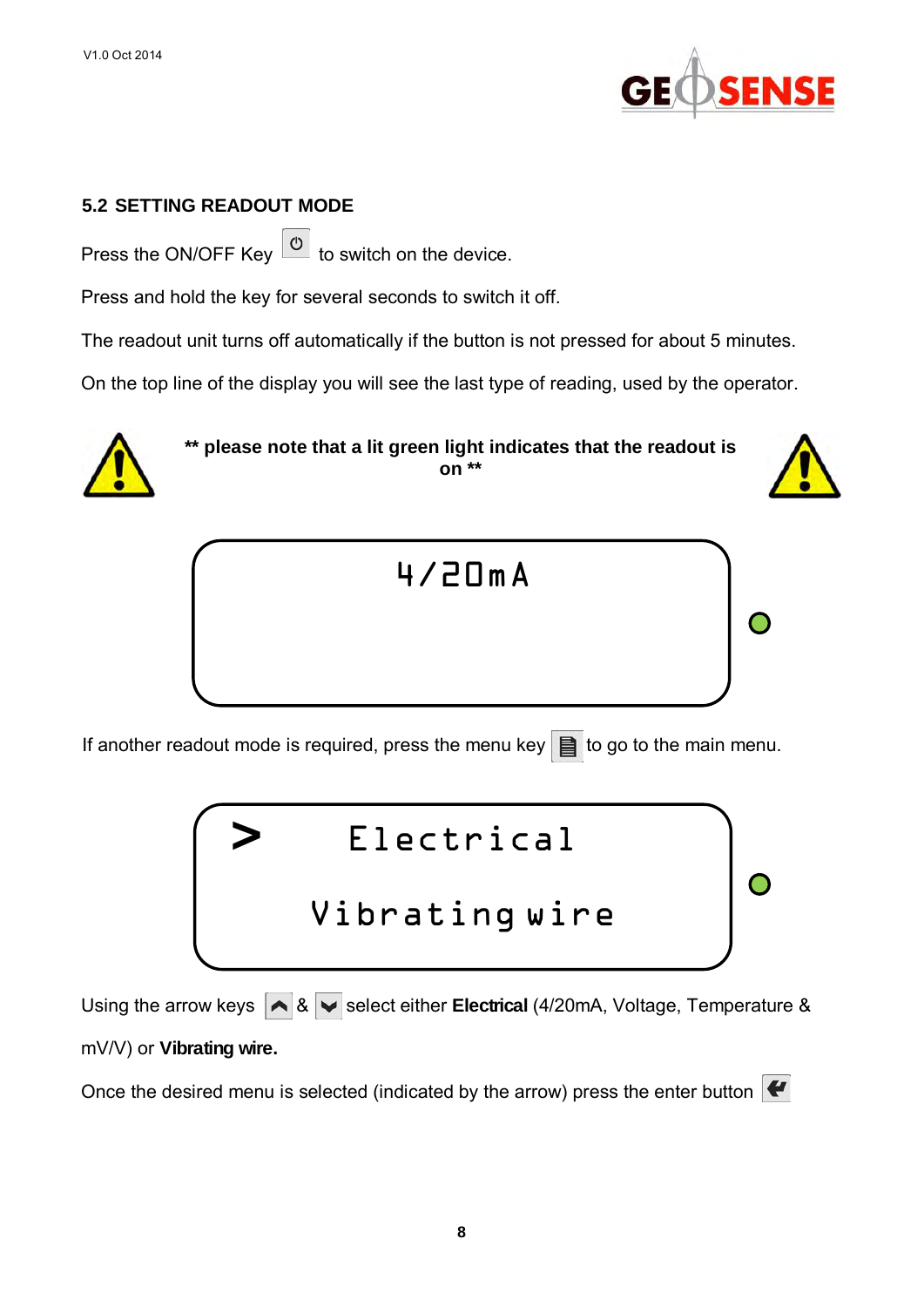

### Vibrating Wire

There is only one choice within the **vibrating wire** menu, so selecting the vibrating wire top menu will take you straight into the take readings screen.



There are 4 choices within the **electrical** menu:

- 1. 4/20 mA
- 2. Voltage
- 3. Temperature
- 4. Strain Gauge (mV/V)

Using the arrow keys,  $\overline{\wedge}$  &  $\overline{\vee}$  select the required readout mode.

Once the desired menu is selected (indicated by the arrow) press the enter button  $\blacktriangleleft$ 

### **5.3 WIRING DETAILS**

Once the correct readout mode is set attach your sensor using the clamp grips. Make sure that the wire are held firmly in the connection grips.

Please see the next page (5.3.1) for sensor wiring details.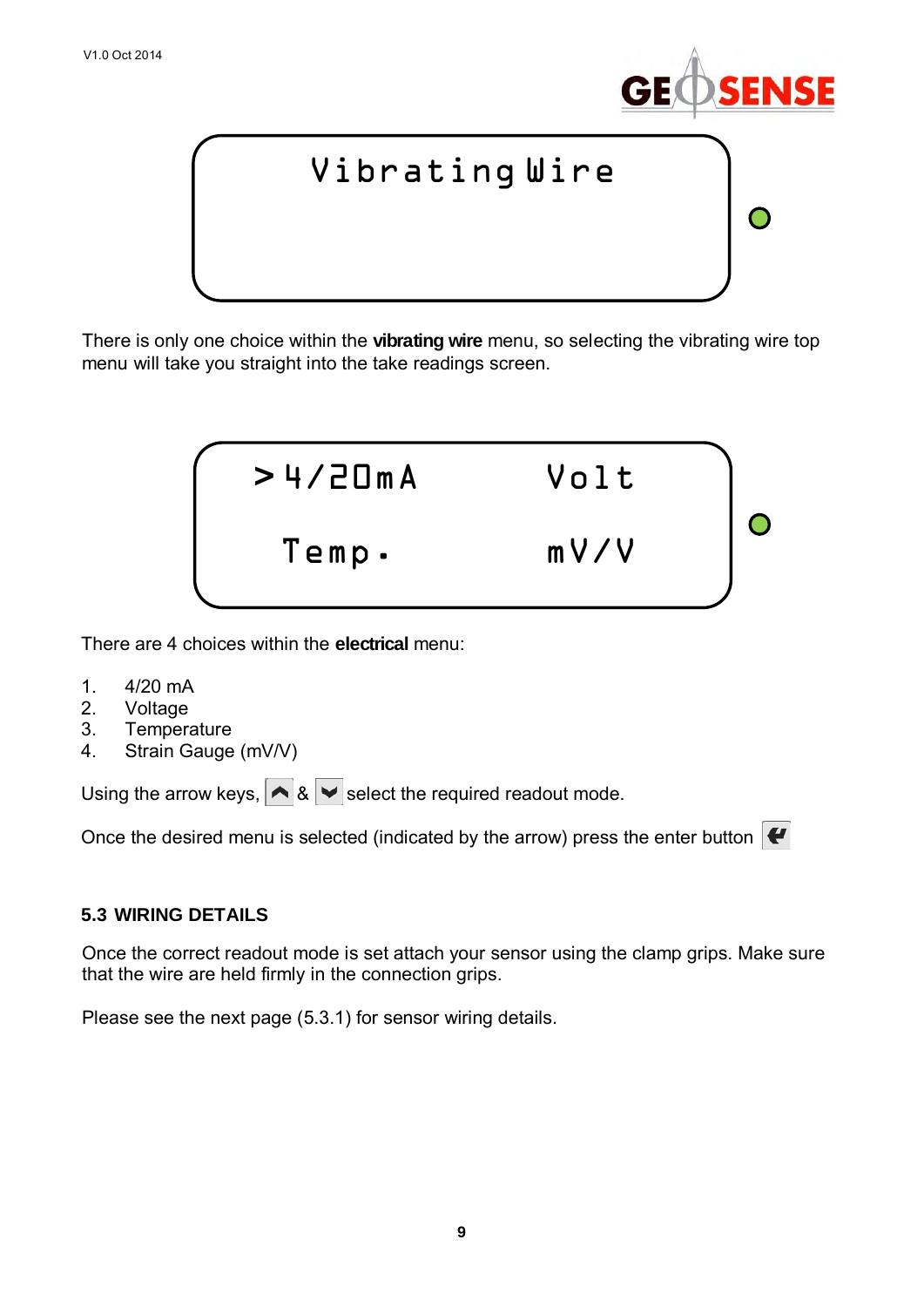









**10**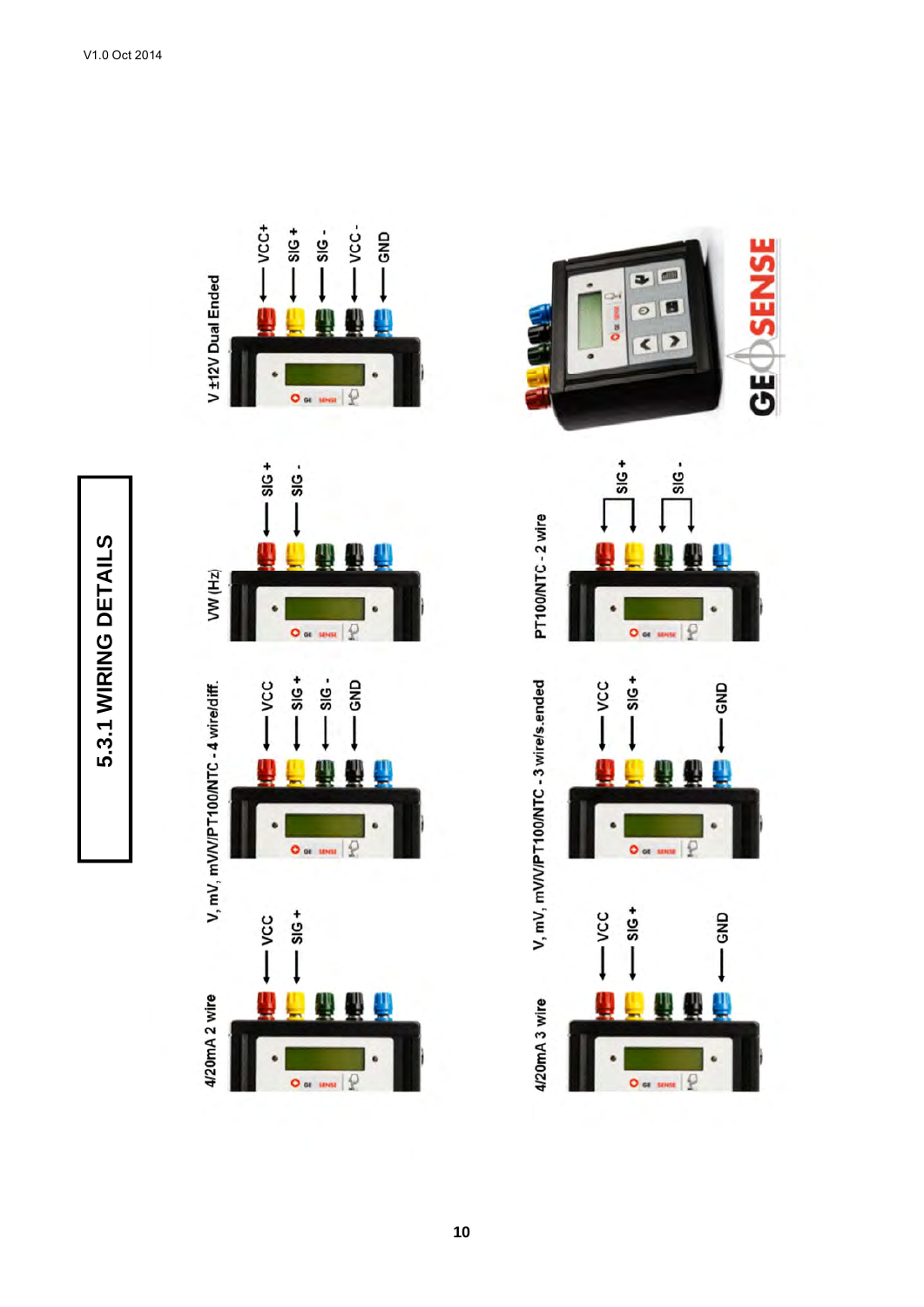

# VCC+: RED SIG+: YELLOW

To access the wiring details for any readout mode, simply hold down the menu key  $\blacksquare$  for

3 Seconds, while in the desired readout mode.

This will access the wiring menu, use the arrow keys  $\land$  &  $\lor$  to cycle through the wiring instructions.

To return to the acquisition screen simply press the enter key  $\blacktriangleleft$ 

### **5.4.1 TAKING READINGS - SINGLE READINGS**



Once the correct readout mode is selected and the sensor is wired.

Press the Enter Key  $\blacktriangleleft$  to take a reading, of the indicated sensor type.

While keeping the key pressed, the device displays the values continuously acquired in real time. The readout indicates a readings are being taken by a solid red light

After releasing the key, the last reading, which was done, remains on the display. The readout will stop taking readings once the enter key is released.



\*\* Please note that pressing the enter key once will only take 1 reading \*\*

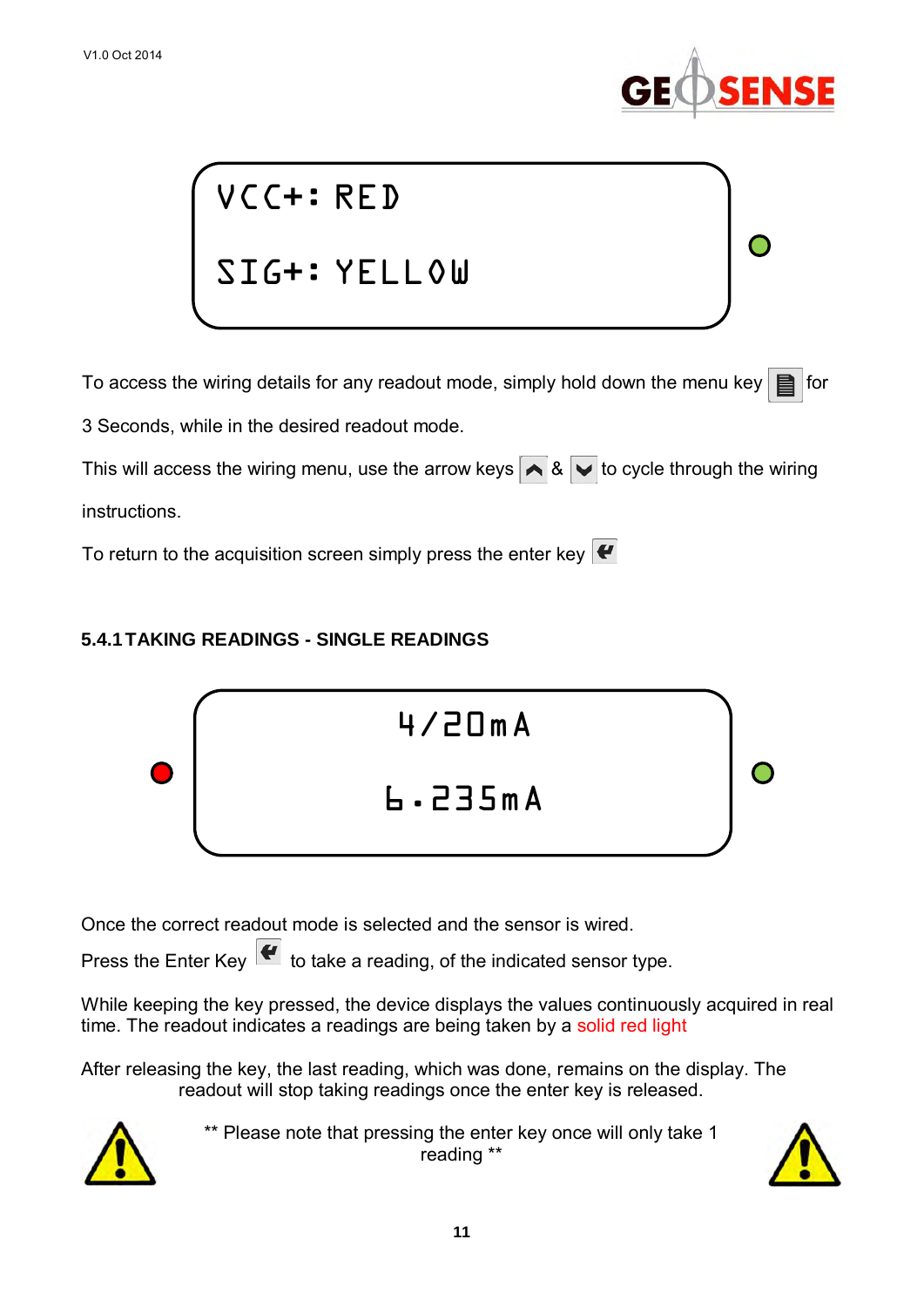

### **5.4.2 TAKING READINGS - CONTINOUS READINGS**



To set the readout to continuous readings press the enter key  $\blacklozenge$  and the up arrow  $\blacktriangle$ at the same time.

The mode is indicated to be on my a solid red light to the left of the display.

To exit this mode press the enter key  $\blacktriangleleft$  again and the red light should turn off.

### **5.5 CHECKING BATTERY VOLTAGE**



While in the readout mode for any sensor type hold down the battery test button  $\left| \bullet \right|$ 

While pressed the charge of the battery will be indicated as shown above.

If voltage is reading less than 10V, then the readout should be charged to ensure correct readings.

To charge, simply plug the charger plug into the side charging port of the readout, and plug the charger into the mains.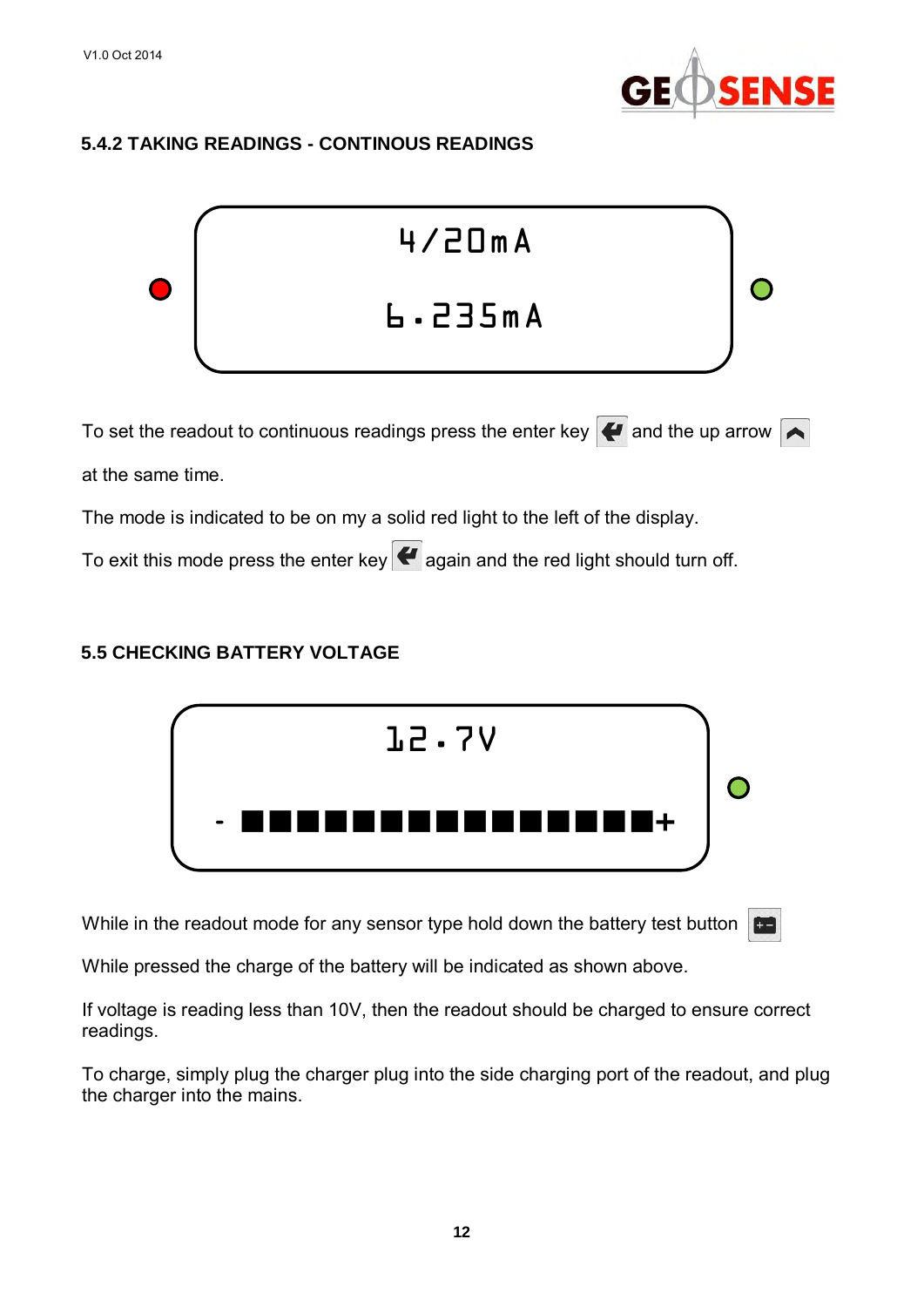

### **6.0 MAINTENANCE**

**Geosense® MP12 Multipurpose Readout** are maintenance free devices, for most applications. However users should be aware that the unit contains a rechargeable NiCad battery. Therefore, if not used for long periods of time, the batteries may discharge.

### **7.0 TROUBLESHOOTING**

| <b>PROBLEM</b>                                   | <b>REMEDY</b>                                                                                                     |
|--------------------------------------------------|-------------------------------------------------------------------------------------------------------------------|
| Readout does not turn on<br>$ $ (no green light) | Plug into charge, if the readout still does not turn on pelase<br>return to Geosense <sup>®</sup> for inspection. |
| No screen display (but<br>green light lit)       | Send to Geosense <sup>®</sup> for inspection                                                                      |
| Reading not as expected                          | Check wiring/connections then check battery level                                                                 |
| <b>Buttons not functioning</b>                   | Send to Geosense <sup>®</sup> for inspection                                                                      |

If after all of the above checks have been carried out and the Readout still does not operate correctly, please contact **Geosense®** for advice, or return unit for inspection.

### **8.0 SPECIFICATION**

| <b>ITEM</b>            | <b>MP12 Readout</b>              |
|------------------------|----------------------------------|
| Types of inputs        | 4-20 mA, V, mV/V, Ohm, Hz/Digit  |
| Supply                 | 12Vdc Bai ery                    |
| Measurement Resolui on | 16 bit                           |
| Operal ng Temperature  | $-20$ to $+70$ $^{\circ}$ C      |
| Sensor supply voltage  | +15V, ±12V, +5V (mV/V)           |
| Display                | LCD 16 x 2, Backlight characters |
| Proteci on             | <b>IP65</b>                      |
| Power management       | Bai ery voltage tester           |
| Dimensions             | 130 x 100 x 34 mm                |
| Weight                 | 600g                             |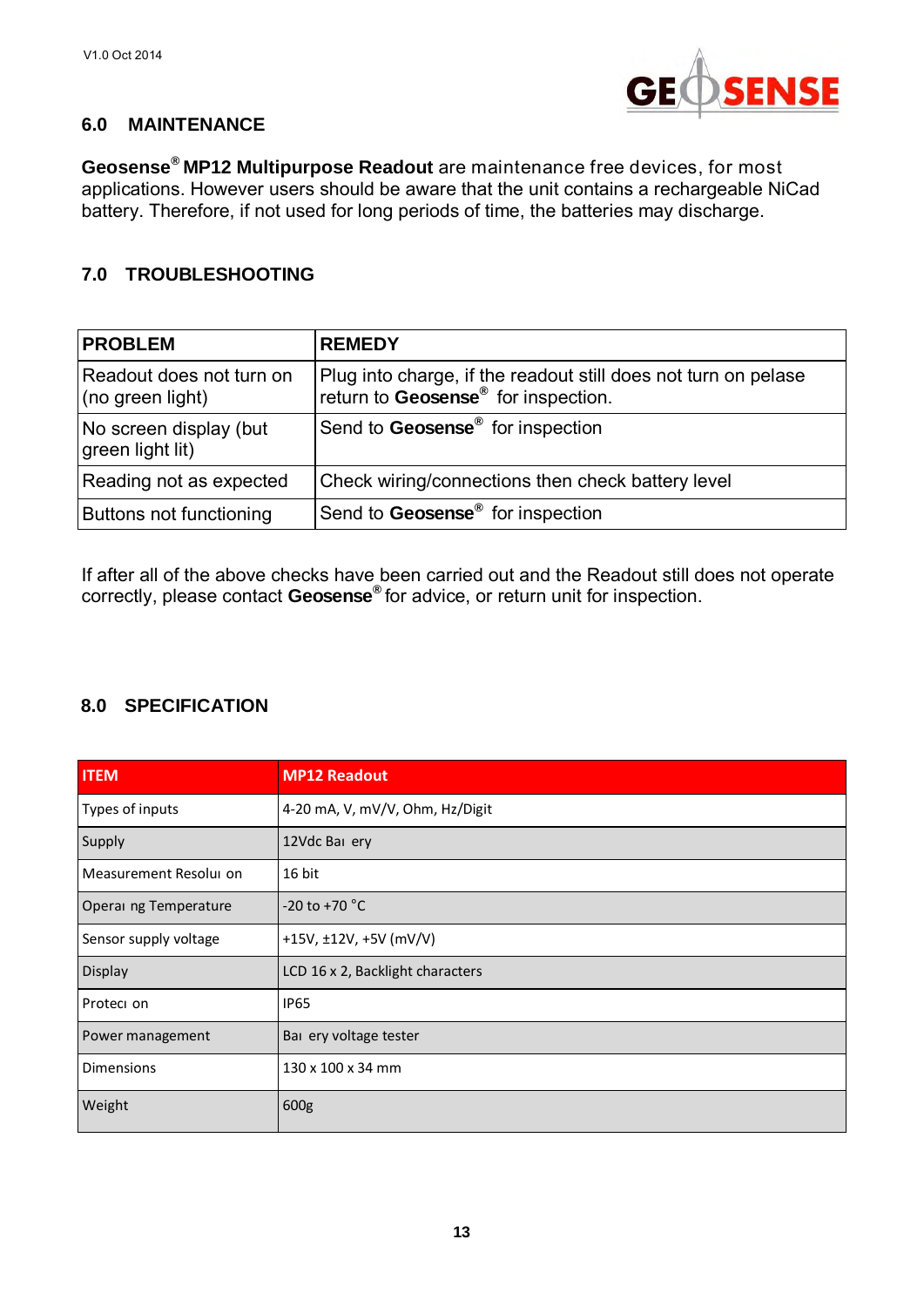

### **9.0 SPARE PARTS**

The following spares are available for the **Geosense® MP12 Multipurpose Readout:** 

5 colour sensor connection leads (only available as a set of 5) Charger

For spares please contact **Geosense® Ltd.**

### **10.0 RETURN OF GOODS**

### **10.1 Returns procedure**

If goods are to be returned for either service/repair or warranty, the customer should contact **Geosense®** for a **Returns Authorisation Number,** request a **Returned Equipment Report Form QF034** and, prior to shipment. Numbers must be clearly marked on the outside of the shipment.

Complete the **Returned Equipment Report Form QF034**, including as much detail as possible, and enclose it with the returned goods and a copy of the form should be faxed or emailed in advance to the factory.

### **10.2 Chargeable Service or Repairs ( Inspection & Estimate )**

It is the policy of **Geosense®** that an estimate is provided to the customer prior to any repair being carried out. A set charge for inspecting the equipment and providing an estimate is also chargeable.

### **10.3 Warranty Claim ( See Limited Warranty Conditions )**

This covers defects which arise as a result of a failure in design or manufacturing. It is a condition of the warranty that the **Geosense® MP12 Multipurpose Readout** must be installed and used in accordance with the manufacturer's instructions and has not been subject to misuse.

In order to make a warranty claim, contact **Geosense®** and request a **Returned Equipment Report Form QF034.** Tick the warranty claim box and return the form with the goods as above. You will then be contacted and informed whether your warranty claim is valid.

### **10.4 Packaging and Carriage**

All used goods shipped to the factory **must** be sealed inside a clean plastic bag and packed in a suitable carton. If the original packaging is not available, **Geosense®** should be contacted for advice. **Geosense®** will not be responsible for damage resulting from inadequate returns packaging or contamination under any circumstances.

### **10.5 Transport & Storage**

All goods should be adequately packaged to prevent damage in transit or intermediate storage.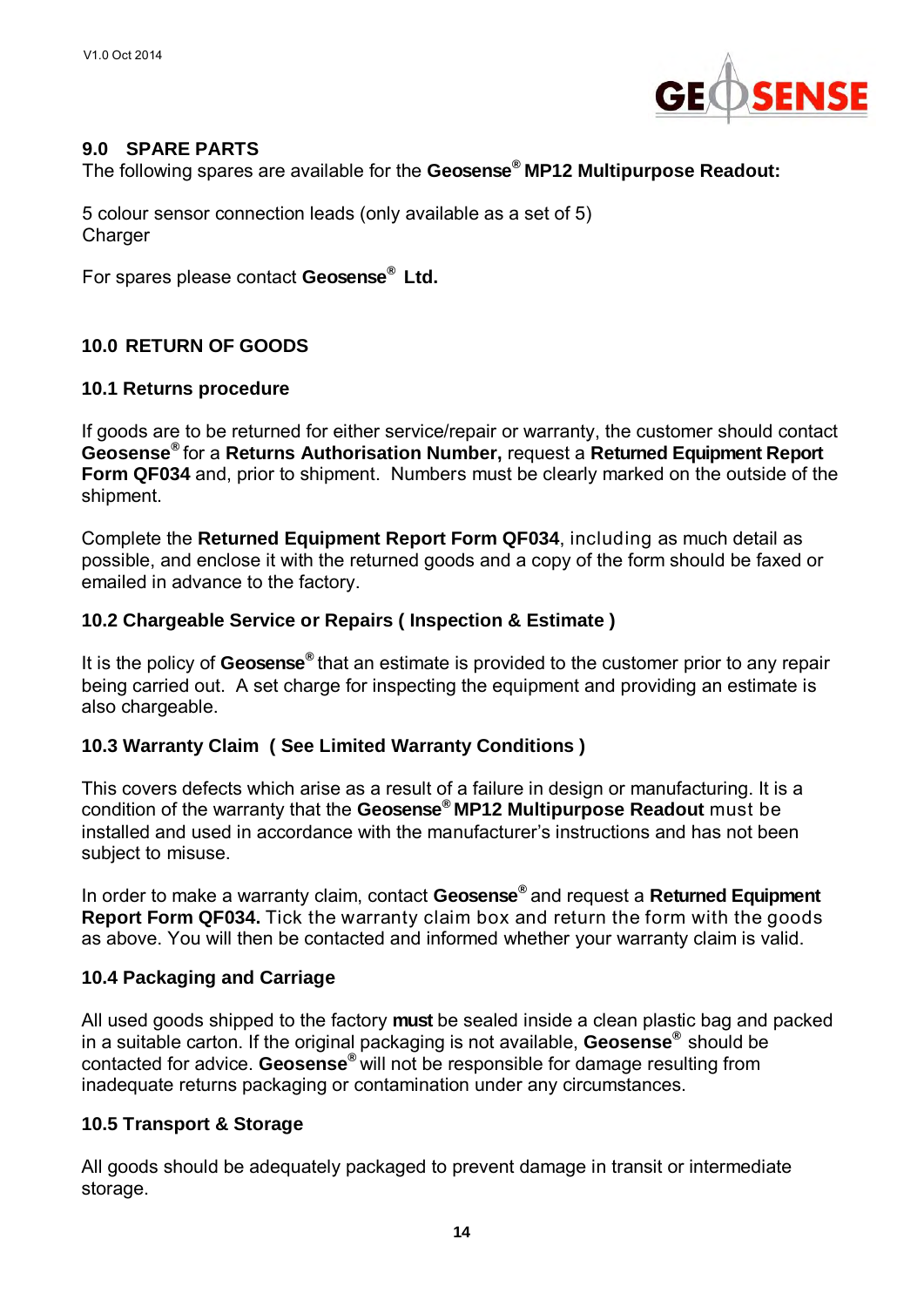

### **11.0 LIMITED WARRANTY**

 The manufacturer, Geosense Ltd, warrants the **Geosense® MP12 Multipurpose Readout** manufactured by it, under normal use and service, to be free from defects in material and workmanship under the following terms and conditions:-

Sufficient site data has been provided to **Geosense** by the purchaser as regards the nature of the installation to allow **Geosense** to confirm the applicability of the **MP12 Multipurpose Readout** and other component parts.

The **Geosense® MP12 Multipurpose Readout** shall be used in accordance with the manufacturer's recommendations.

The equipment is warranted for 1 year from the date of shipment from the manufacturer to the purchaser.

The warranty is limited to replacement of part or parts which, are determined to be defective upon inspection at the factory. Shipment of defective part or parts to the factory shall be at the expense of the Purchaser. Return shipment of repaired/ replaced part or parts covered by this warranty shall be at the expense of the Manufacturer.

Unauthorised alteration and/or repair by anyone which, causes failure of the unit or associated components will void this **LIMITED WARRANTY** in its entirety.

**The Purchaser warrants through the purchase of the Geosense® MP12 Multipurpose Readout equipment that he is familiar with the equipment and its proper use. In no event shall the manufacturer be liable for any injury, loss or damage, direct or consequential, special, incidental, indirect or punitive, arising out of the use of or inability to use the equipment sold to the Purchaser by the Manufacturer.** 

The Purchaser assumes all risks and liability whatsoever in connection with the **Geosense® MP12 Multipurpose Readout** equipment from the time of delivery to Purchaser.